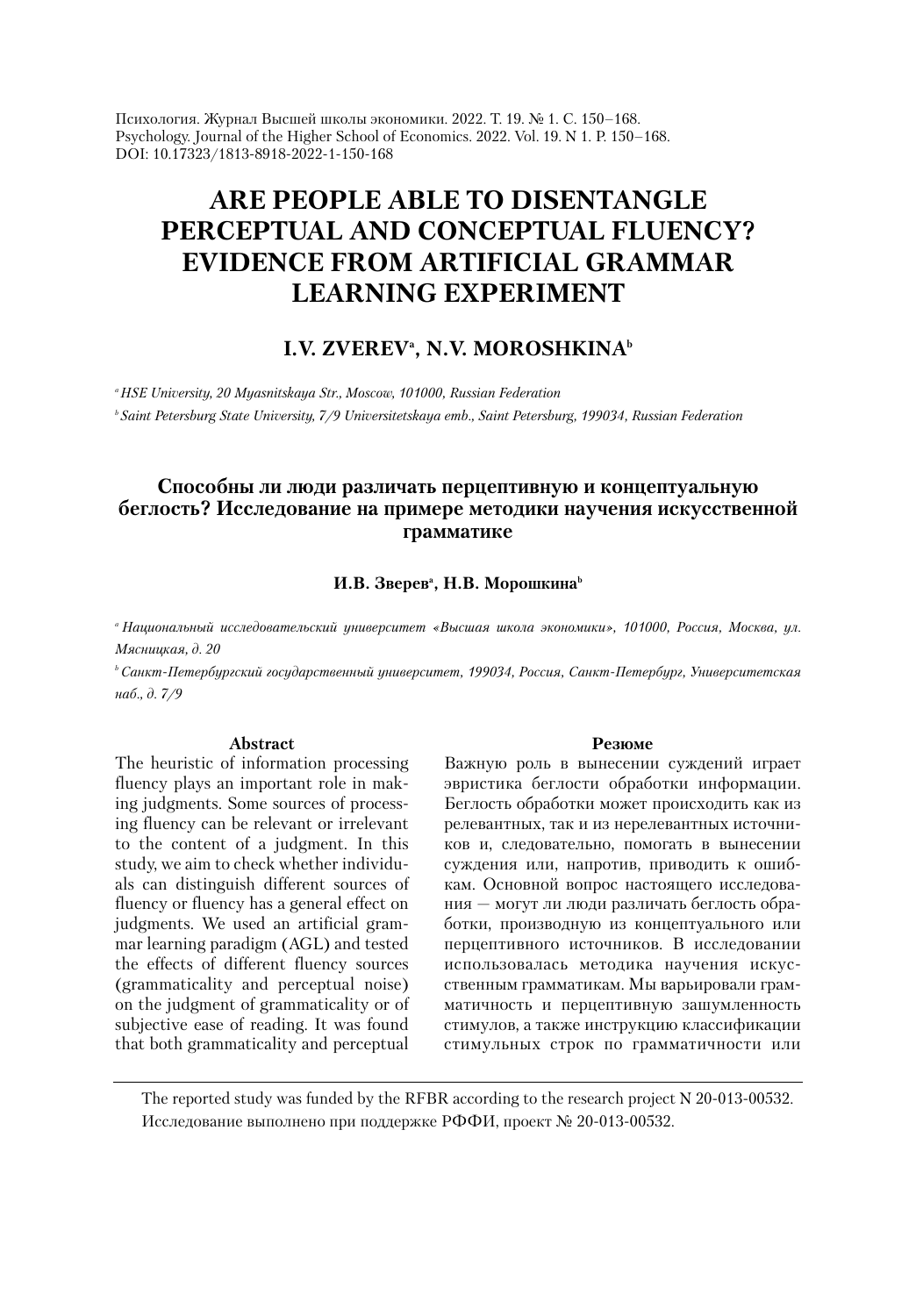noise affected grammaticality judgements: the grammatical and the less noisy strings were evaluated more often as grammatical. However, only the perceptual noise affected judgments of subjective ease of reading. The results obtained provide evidence that fluency may contribute to the effects of implicit learning. It is possible that the processing fluency heuristic is the additional factor of judgement in the lack of explicit knowledge. Perhaps, perceptual noise provided almost complete explicit information for judgment of ease of reading; hence there was no need for additional heuristics. Another possible explanation is that perceptual fluency sources affect the early stages of information processing in a mandatory manner, unlike the conceptual ones. Overall, results are better explained by the non-specificity fluency hypothesis supporting the impossibility to distinguish between different fluency sources.

*Keywords:* implicit learning, information processing fluency, metacognitive experiences, artificial grammar learning.

**Ilia V. Zverev**  $-$  PhD Student, Department of Psychology, HSE University. Research Area: cognitive psychology, consciousness, metacognition, implicit learning.

E-mail: elijah.zverev@gmail.com

**Nadezhda V. Moroshkina** — Senior Research Fellow, Institute for Cognitive Studies, Saint Petersburg State University, PhD in Psychology.

Research Area: cognitive psychology, consciousness and cognitive unconsciousness, implicit learning, insight, metacognition.

E-mail: moroshkina.n@gmail.com

субъективной легкости их прочтения. Было обнаружено влияние обоих факторов на суждения о грамматичности: соответствующие усвоенной грамматике и находящиеся в условиях низкой перцептивной зашумленности строки чаще оценивались как грамматические. Однако на суждения о субъективной легкости прочтения обнаружено влияние лишь перцептивного фактора: менее зашумленные строки чаще оценивались как легкие для прочтения. Полученные результаты согласуются с представлением о том, что беглость обработки может делать вклад в эффекты имплицитного научения. Предполагается, что эвристика беглости обработки играет роль дополнительного источника суждений в случае нехватки эксплицитных знаний. Возможно, перцептивная зашумленность несла достаточно эксплицитной информации для вынесения суждения о легкости чтения и применение дополнительных эвристик не потребовалось. Другое возможное объяснение результатов связано с идеей стадиальности когнитивных процессов, где перцептивная обработка характеризуется обязательностью исполнения, в отличие от концептуальной. В целом результаты исследования в большей степени соотносятся с гипотезой о невозможности различения источников беглости обработки на субъективном уровне.

*Ключевые слова:* имплицитное научение, беглость обработки информации, метакогнитивные переживания, научение искусственным грамматикам.

**Зверев Илья Владимирович** — аспирант, департамент психологии, Национальный исследовательский университет «Высшая школа экономики».

Сфера научных интересов: когнитивная психология, психология сознания, метакогнитивные переживания, имплицитное научение. Контакты: elijah.zverev@gmail.com

**Морошкина Надежда Владимировна** — старший научный сотрудник, Институт когнитивных исследований, Санкт-Петербургский государственный университет, кандидат психологических наук.

Сфера научных интересов: когнитивная психология, сознание и бессознательное, имплицитное научение, инсайт, метакогниции. Контакты: moroshkina.n@gmail.com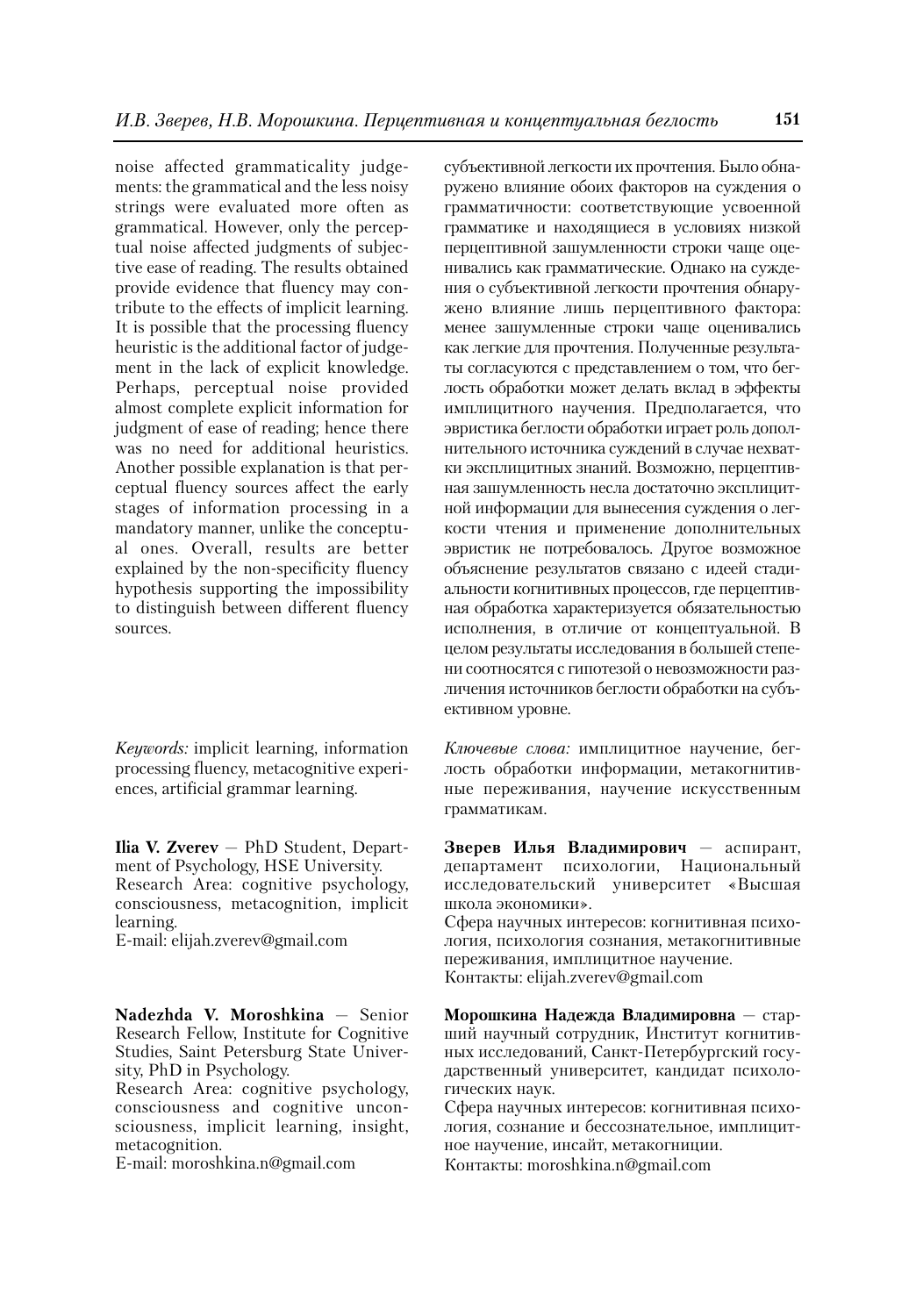### **Introduction**

There are two primary sources of judgement used by people in daily life. One is the accessible mental content (cf. Schwarz, 1998). Another source of judgement that reflects the dynamics of cognitive processing and plays an essential role in judgement is *processing fluency* — the common experience of processing ease or speed by which information is processed by the cognitive system (Winkielman et al., 2003; Alter & Oppenheimer, 2009).

Processing fluency can be used as a heuristic (Whittlesea & Leboe, 2000). Originally in implicit memory studies it was shown that fluency heuristic is used by participants in cases of lack or unavailability of episodic content (Jacoby & Dallas, 1981; Jacoby et al., 1988; Johnston et al., 1991). Further, it was shown that fluency heuristic could be a beneficial basis of judgments in a wide range of tasks. For example, people may use fluency originated from the previous perceiving of a stimulus to decide whether they have seen it before (Whittlesea, 2002), to estimate the popularity of an opinion (Weaver et al., 2007) or material's coherence (cf. Schwarz, 2015).

People may or may not rely on fluency heuristic depending on adopted types of processing or strategies. The *analytic* strategy is based on scrutinizing each item and its details in their own right; it prevents people from experiencing processing fluency. Hence, they use recollection/generation, resemblance, and other contentrelated heuristics instead of fluency heuristic. Otherwise, it is possible to encourage a *nonanalytic* or *intuitive strategy* through the absence of explicit knowledge, restriction of instructions, or short time to respond (cf. Higham & Vokey, 2000; Johansson, 2009). An item is processed as a complete entity, and people may use a fluency heuristic if the nonanalytic strategy is adopted (Whittlesea & Leboe, 2000; Whittlesea & Price, 2001; Kinder et al., 2003).

Many different factors can affect processing fluency (henceforth, fluency factors will be called fluency sources). Depending on sources of fluency, researchers usually dissociate between different instantiations of fluency, commonly perceptual fluency and conceptual fluency. For example, a variety of perceptual characteristics of stimuli, such as high figure-background contrast, long exposure time, and simple repetition, form priming, facilitate low-level processing and increase *perceptual fluency*, or the ease of identifying the physical identity of stimuli (e.g., Jacoby & Dallas, 1981; Roediger, 1990). Facilitating high-level processing through, for example, exposure to semantically related concepts, context congruity and rhythm, is accompanied by *conceptual fluency* or the ease of mental operations related to meaning and semantics (Whittlesea, 1993; Winkielman et al., 2003). To the present time it is not clear whether experiences promoted by different fluency sources are uniform or differ in a subjective experience level.

There was much evidence of *misattribution effects* when fluency-based affective experience could be misattributed to an irrelevant source in a wide range of judgments, notwithstanding whether it applies to the content of judgements. For example, it has been shown that changes in perceptual characteristics of stimulation impact affective judgments (Reber et al., 1998), truth judgments (Parks & Toth, 2006; Unkelbach, 2007;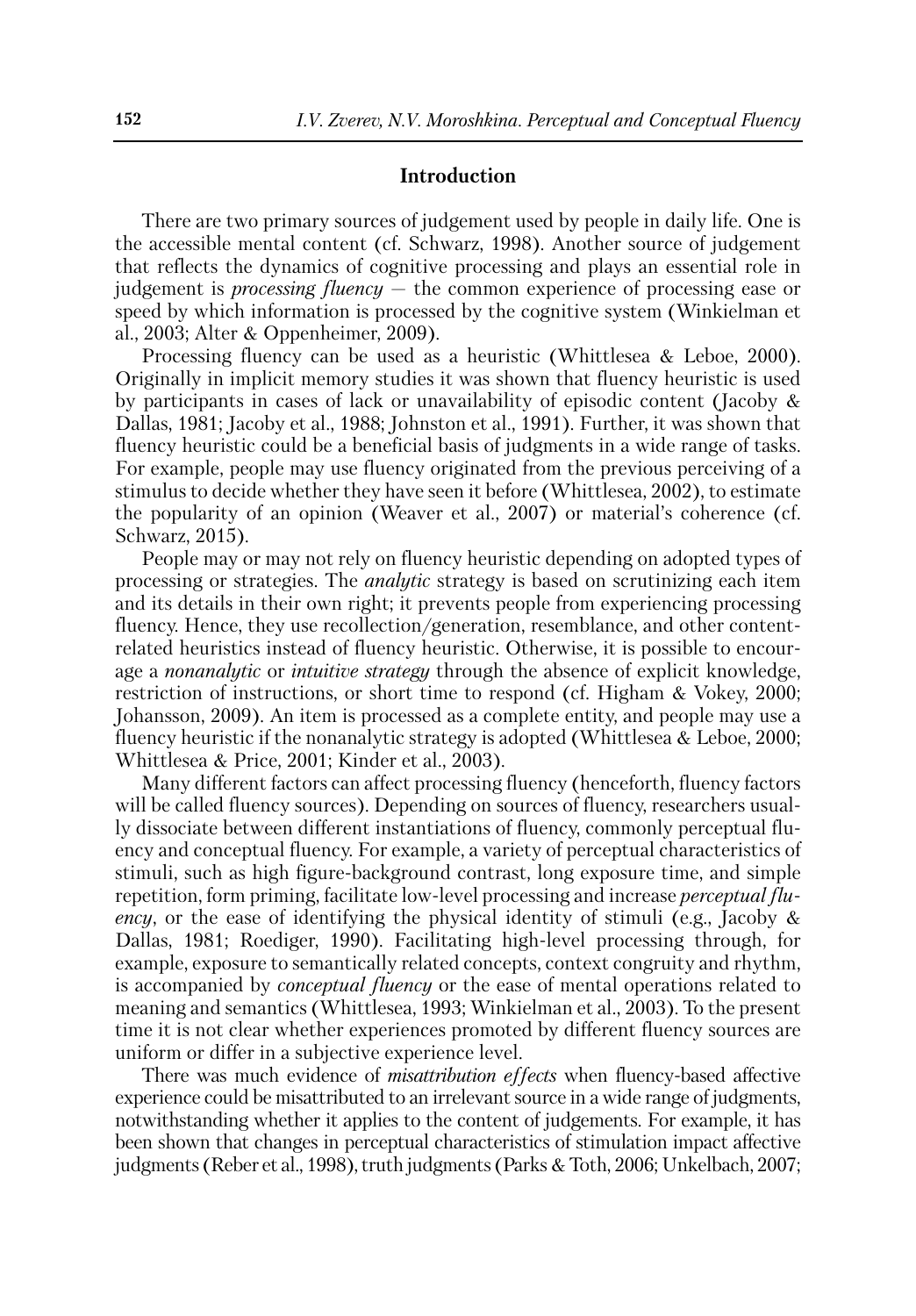Topolinski & Reber, 2010; Hansen et al., 2008) and familiarity judgments (Whittlesea, 1993). The opposite effects were registered much less often: it was shown that conceptual fluency impacts noise judgments (Jacoby et al., 1988), and judgments of clarifying (Whittlesea et al., 1990: Experiment 4); there is also an effect of semantic priming on liking judgments when exposure to the target item was limited to precognitive level (Labroo et al., 2008).

Here appear two critical factors of using fluency heuristic. First is the abovementioned adopted strategy: fluency heuristics may serve as a nonanalytic basis for judgments. Nonanalytic processing increases participants' reliance on fluency (Johansson, 2009), and the fluency effect on classification judgments disappeared when participants were forced to analytical processing (Kinder et al., 2003). Second is the relevance of fluency sources: even adopted to apply, fluency may be unhelpful and lead to misattribution of nonspecific fluency to a salient judgement dimension.

Thus, there is considerable evidence of nonspecific fluency effects, but still, we do not know if a person could distinguish between relevant or irrelevant fluency instantiations when making judgments. Lanska and colleagues observed reliance on relevant fluency sources in recognition memory depending on instruction dimension (verbatim recognition vs meaning-based), and that diagnostic values of different fluency instantiations depend on the encoding-retrieval match in the emphasized attributes of stimuli (Lanska et al., 2014; Lanska & Westerman, 2018). However, they did not manipulate fluency sources within the same context when participants needed to differentiate between fluency instantiations. Notably, most of the misattribution effects were obtained in the one-sided influence of perceptual fluency on conceptual judgments, whilst the opposite influence of conceptual fluency on perceptual judgments was poorly observed.

In the present research, we aimed to investigate whether people can distinguish different fluency sources according to their relevance to judgments dimensions. People must distinguish between relevant and irrelevant fluency sources if fluency-based experience contains information about its source, i.e., information about specific cognitive processes (for example, to distinguish between the fluency of lower-level perceptual processing and higher-level semantic or conceptual processing). However, people cannot discriminate between different sources if the fluency-based experience is a cumulative form of different fluency instantiations. In contrast to previous studies (Lanska et al., 2014; Lanska & Westerman, 2018), different fluency instantiations were manipulated in the same stimulus context and were exposed simultaneously within the stimulus. Also, participants were forced to make two types of judgement depending on a more diagnostic type of fluency. To release the fluency heuristic as much more robust, we had to construct conditions that encourage nonanalytic processing. Thus, we chose an implicit learning paradigm because people are more likely to use fluency as an essential source of judgment in the lack of explicit knowledge.

*Implicit learning* is a process of unintentional and unconscious acquisition of complex knowledge, in which an individual cannot verbally express the content of the obtained knowledge, but they can use it to perform new tasks (cf. Perruchet,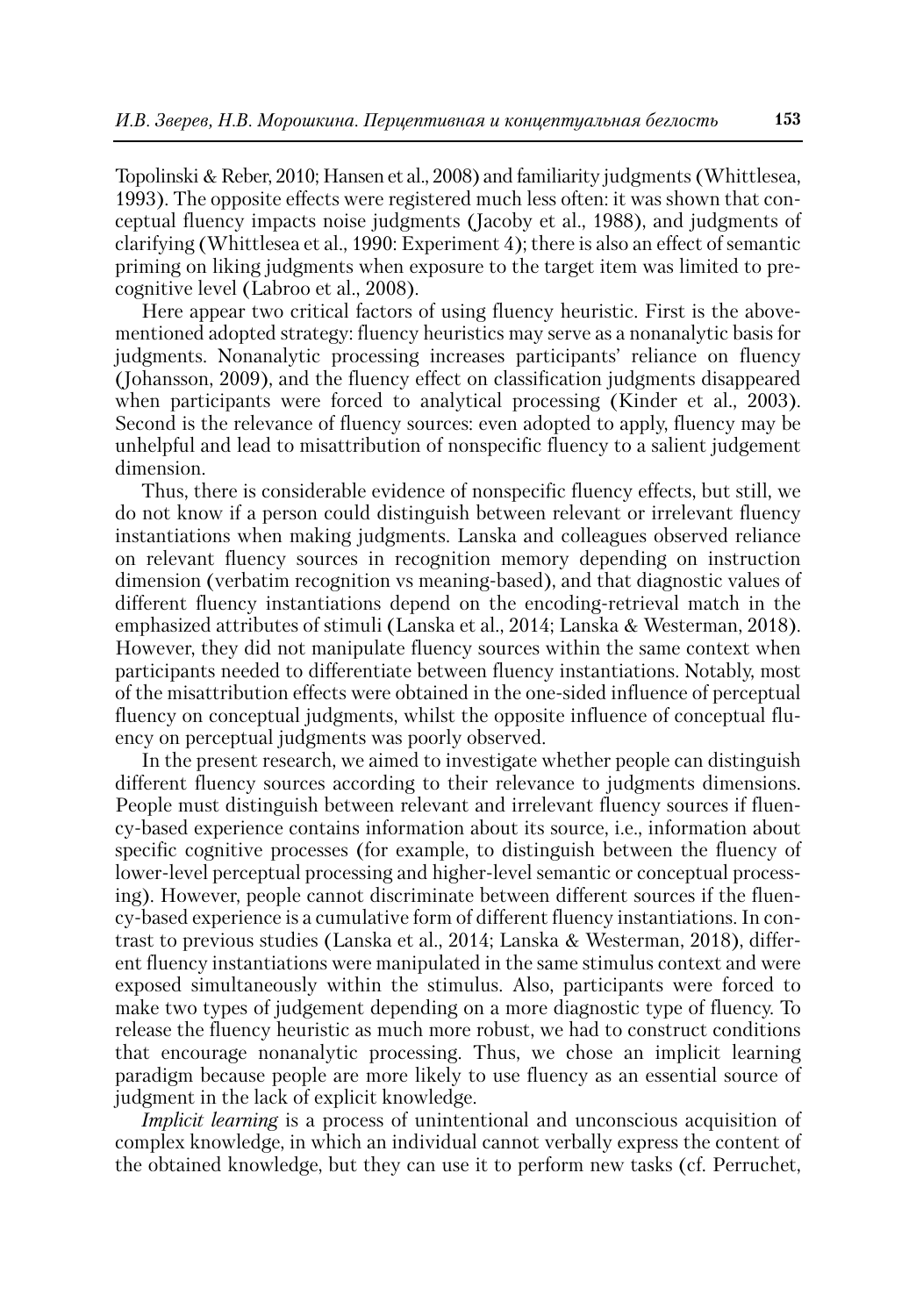2008; Moroshkina et al., 2017). Various experimental methods have studied implicit learning; one of the most frequently used is the *artificial grammar learning* paradigm (AGL; Reber, 1967, 1989). Generally, in the AGL task, participants memorize a set of letter strings generated by a complex set of rules, typically a finite state artificial grammar. In a subsequent test phase, participants are informed of a complex set of rules, i.e., artificial grammar, and are asked to categorize whether novel strings follow the rule. Most participants can classify the new strings at above-chance accuracy (see review in Pothos, 2007). According to the earlier Reber's view, people can abstract general structures across grammatical exemplars and apply them in the test phase (Reber, 1969; Reber & Lewis, 1977). However, several researchers suggested an alternative explanation of classification performance by which it processed similar to implicit memory: participants categorize items as grammatical or ungrammatical based on their similarity to specific training items (Shanks & St. John, 1994; Perruchet & Pacteau, 1990) or on specific fragments of them (Vokey & Brooks, 1992). This similarity-based approach fits more with fluency effects. Several implicit learning studies have shown that fluency heuristic plays a vital role as a default strategy in grammaticality judgement if people engage the nonanalytical processing and that irrelevant sources of perceptual fluency influence grammaticality judgment (Kinder et al., 2003; Topolinski & Strack, 2009: Experiment 11). However, we still do not know whether conceptual fluency may affect perceptual judgment. Previously Buchner (1994) showed only an effect of conceptual fluency source (grammaticality) on response time, which was operationalized as fluency measure: "grammatical" or "regular" stimuli are easier to process than "ungrammatical" or "irregular" (but Scott and Dienes (2010) showed that Buchner did bot balance fluency sources well). It was also shown that grammatical strings were liked more than ungrammatical ones (Gordon & Holyoak, 1983; Manza et al., 1998). Here we tried to find and compare the effect of an irrelevant source of perceptual fluency on the judgment of the compliance of a stimulus to implicit rules and the effect of implicitly acquired knowledge (a source of conceptual fluency) on the classification by perceptual characteristics of stimuli in the same stimulus context.

In our study, conceptual fluency was operationalized by the grammaticality of strings in the AGL paradigm. To operationalize perceptual fluency, we used the intensity of noise masks to cover test strings. To avoid side effects on judgments (like emphasizing specific features of stimuli during encoding; Lanska et al., 2014; Lanska & Westerman, 2018), fluency instantiations were manipulated only in the test phase. There were two dimensions of judgments based on their relevance to specific fluency manipulations: judgment of grammaticality for conceptual fluency and judgment of subjective ease of reading for perceptual fluency. We assumed that changes in the perceptual fluency of processing these stimuli would affect the judgment of accordance with the implicitly acquired knowledge (besides the effect of relevant sources of conceptual fluency and others). Changes in the conceptual fluency associated with implicitly acquired regularities would affect the judgment about the ease of perceptual processing (besides the effect of relevant sources of perceptual fluency and others).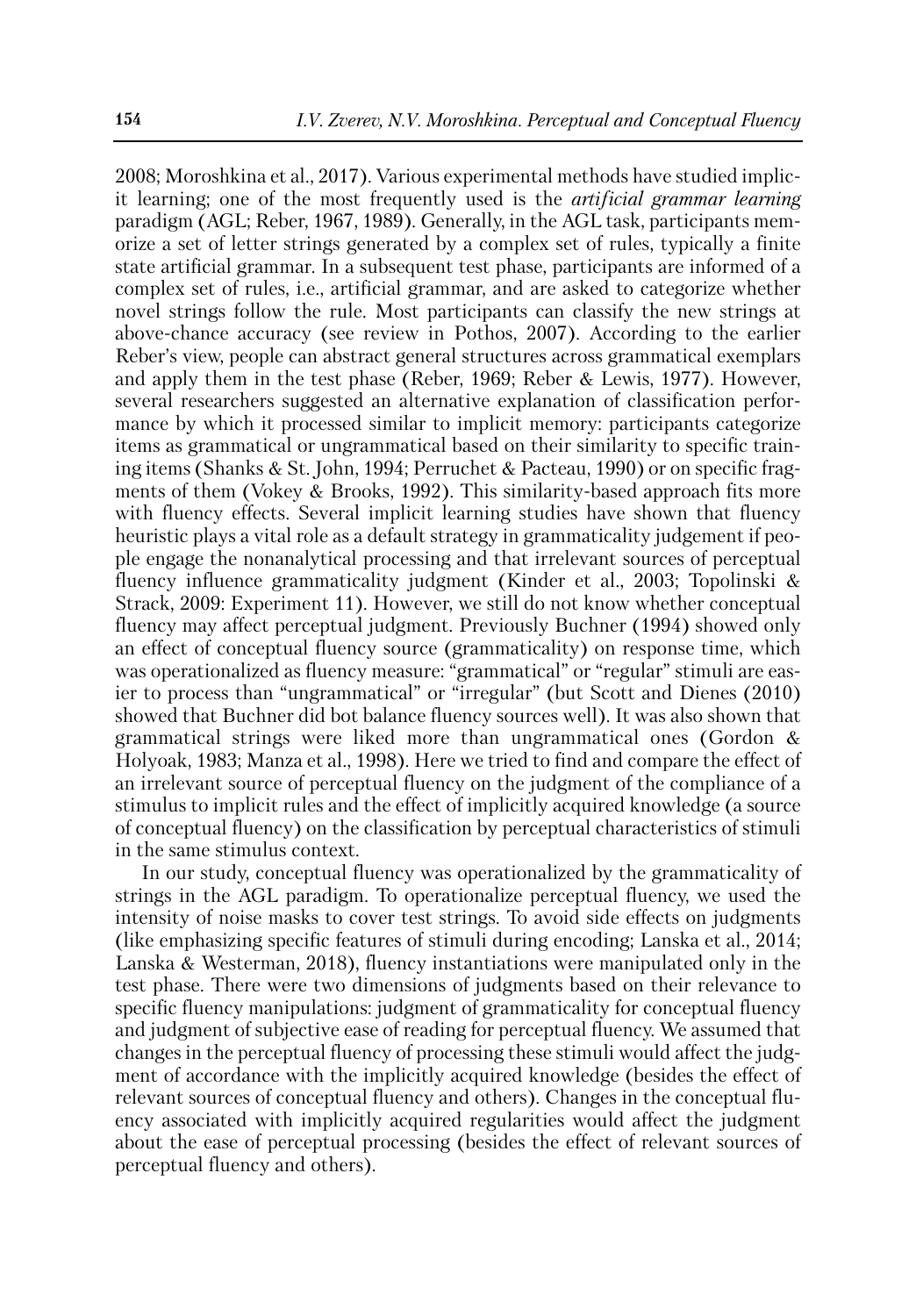### **Method**

#### *Participants*

Forty-five students (39 female) from St. Petersburg universities took part in the study. They were from 18 to 35 years old ( $M_{\text{age}} = 21.64$  years, SD<sub>age</sub> = 4.62) and had normal or corrected-to-normal eye vision and colour acuity. All participants provided a verbal informed consent to participate. The protocol was approved by the Ethics Committee of Saint Petersburg Psychological Society.

Participants were tested individually at a computer. They were randomly assigned to one of the three between-participants conditions, depending on the instruction and type of stimuli: EGgram (15 persons), EGread (16) and Control groups (14). The differences between the terms are presented in the design and procedure section below.

#### *Apparatus and stimuli*

Conceptual fluency varied by the grammaticality of strings. The set of training and test strings was generated from two grammars used by Scott and Dienes (2010). The string length was between seven and nine characters, balanced between two grammars. The training lists comprised 16 training strings from each grammar. The test list comprised 32 novel strings (16 from one grammar and 16 from another grammar). All strings were presented in the center of the screen in black text (Google Sans font) on a white background. Stimuli can be found in Appendix A.

We varied the perceptual fluency by the intensity of noise masks covering a rectangular area above the strings. The noise was created by randomly generating 2-per cent lack pixels at random locations within the rectangle. Sixteen noise masks were varying between 57% and 87% occlusion with 2-per cent increments (Figure 1); each mask was used the same number of times within strings composed of different grammars. The perceptual noise and grammaticality of strings varied

*Figure 1*





87%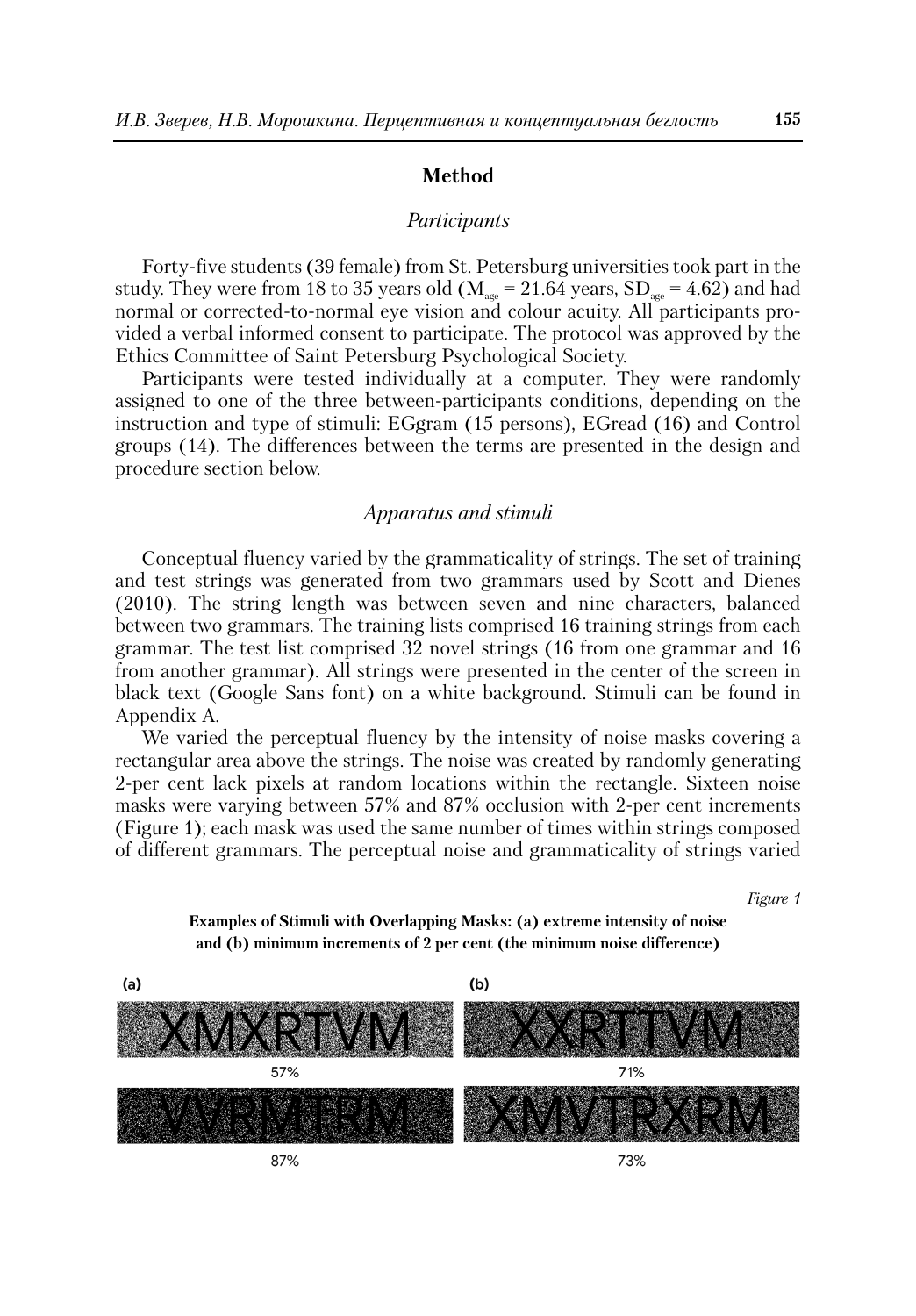within participants in EGgram and EGread groups. To control the effect of noise masks, we included a control condition with a common AGL task.

Stimuli were presented in PsychoPy software (v. 3.2.3) on the personal laptop (15.6 inches, 1080Ч1920 graphics display resolution) with a screen refresh rate of 60 Hz, 32-bit colour depth ("true color").

# *Design and Procedure*

We used mixed factorial design: Instruction in the test phase as between-participants factor  $\times$  [Perceptual Noise above test strings  $\times$  Grammaticality of test strings] as within-participants factors.

The experiment comprised a learning phase and a test phase. At the learning phase, all participants memorized training strings composed of artificial grammars. Half of the participants were presented with strings composed of grammar A and the other half with strings composed of grammar B. Training lists were repeated three times, strings were randomized separately within participants, resulting in 48 presentations in total.

At the test phase, participants from the first and third conditions (EGgram and Control groups) were informed that previous strings obeyed a complex set of rules at the test phase. Participants from the second condition (EGread) were not informed about the rules. We did not focus their attention on the irrelevant properties of the stimuli (grammar is irrelevant for EGread and intensity of noise is irrelevant for EGgram) because we were interested in whether people can distinguish fluency sources based on the specific cognitive processes and tried to reduce the impact of explicit knowledge. Therefore, we used a between-participants design here.

After the presentation of instructions, all participants were presented with novel strings from the test list (half of them were composed of learned grammar and another grammar comprised the other half). In EGgram and EGread groups, strings were presented with overlapping masks of the various intensity of noise. In the Control group, testing strings were presented without a mask. In both phases, strings appeared for 5000 ms and then disappeared; the response-stimulus interval was 1000 ms until the subsequent trial.

Participants from EGgram and Control groups were asked to rate strings according to grammaticality on a 4-rank scale from 1 ("not grammatical") to 4 ("grammatical"). Participants from the EGread group were asked to evaluate strings by the subjective ease of reading them on a 4-rank scale from 1 ("hard to read") to 4 ("easy to read"). Also, we asked participants from the EGread group not to evaluate masks but rely on subjective feelings instead of evaluating objective stimuli parameters (Figure 2). Instructions (Russian originals and English translations) can be found in Appendix B.

We expected that the grammaticality judgments in EGgram would be affected by the perceptual source of stimuli processing fluency besides conceptual source (grammaticality). In contrast, the judgments of subjective ease of reading in EGread will be affected by the grammaticality of strings besides the perceptual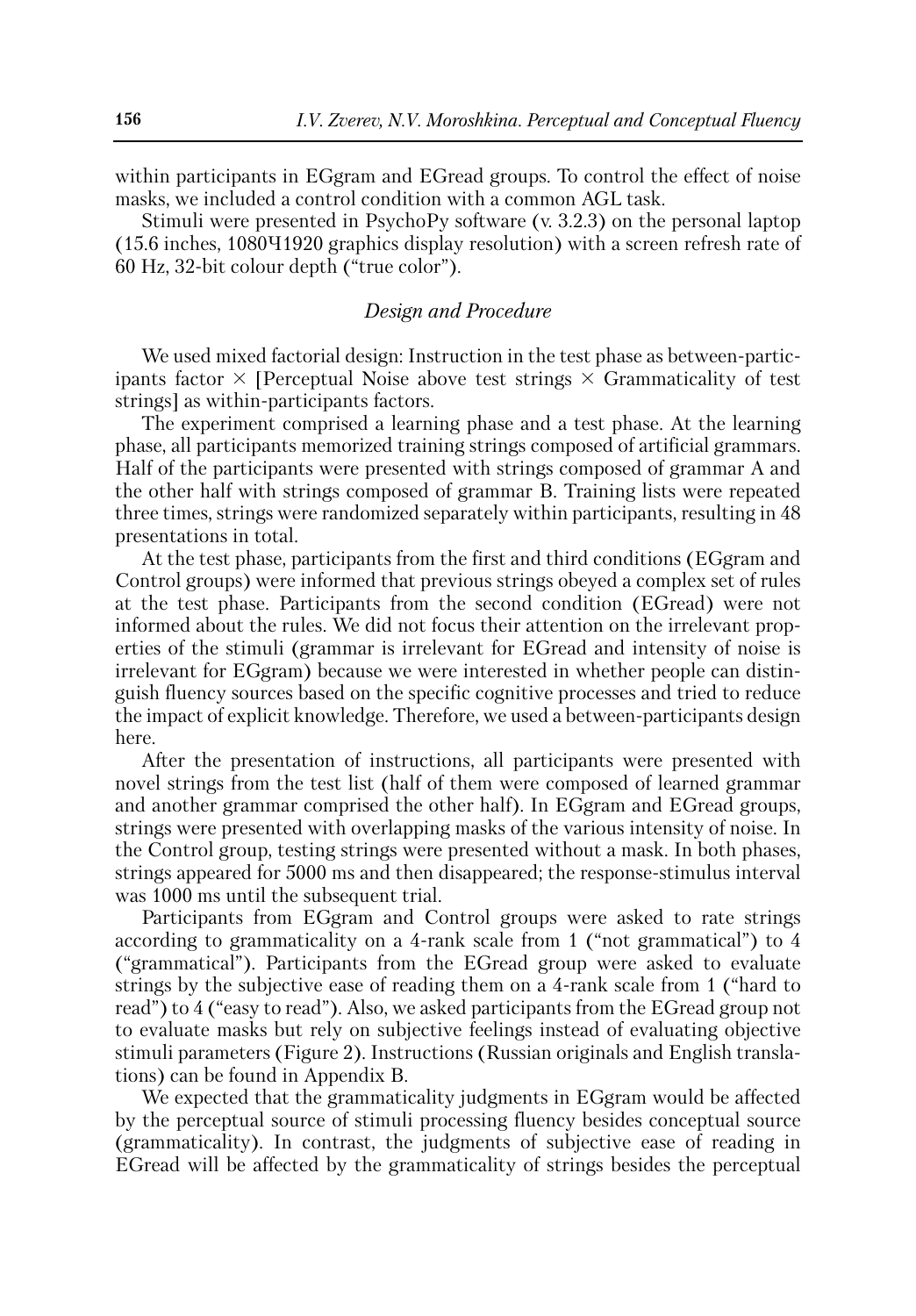

source of fluency (intensity of noise). The control condition was added to test the effect of the presence of noise itself on judgment.

# **Data Analysis**

To indicate grammar learning within EGgram and Control groups, we used a one-sample Student's *t*-test. The first Linear regressions with mixed effects were used to analyze the effect of perceptual noise on response time in grammaticality judgment a) between EGgram and Control group and b) between experimental groups. The first model included the Group as a predictor, the response time was used as an outcome, and a random intercept for every participant and stimulus was added. The Control group was used as a reference level. The second model was built for between experimental groups analysis. The regression model for each group included Noise as a predictor; an outcome and random intercept were the same as in the first model.

To analyze predictors of classification decisions, we used logistic regressions with mixed effects to account for between-participant and between-stimulus variability. Grammaticality and perceptual noise were used as predictors, classification decision as a binary outcome (scales with four responses were collapsed to create 2-point scales: "grammatical"/"not grammatical" or "easy to read"/"hard to read"), and a random intercept for every participant and stimulus was added.

Analysis of predictors of classification decisions for each group included four steps. First, we compared maximal models to restricted models with the interaction term removed to evaluate the interaction effect. Second, we compared restricted models with Grammaticality removed to restricted models with interaction removed to evaluate the contribution of the main effect of Grammaticality to the overall fit. Third, to evaluate the main effect of Noise, we compared restricted models without interaction to restricted models without Noise. Finally, we compared restricted models with only one predictor (Perceptual Noise or Grammaticality) to evaluate each predictor's relative importance.

*Figure 2*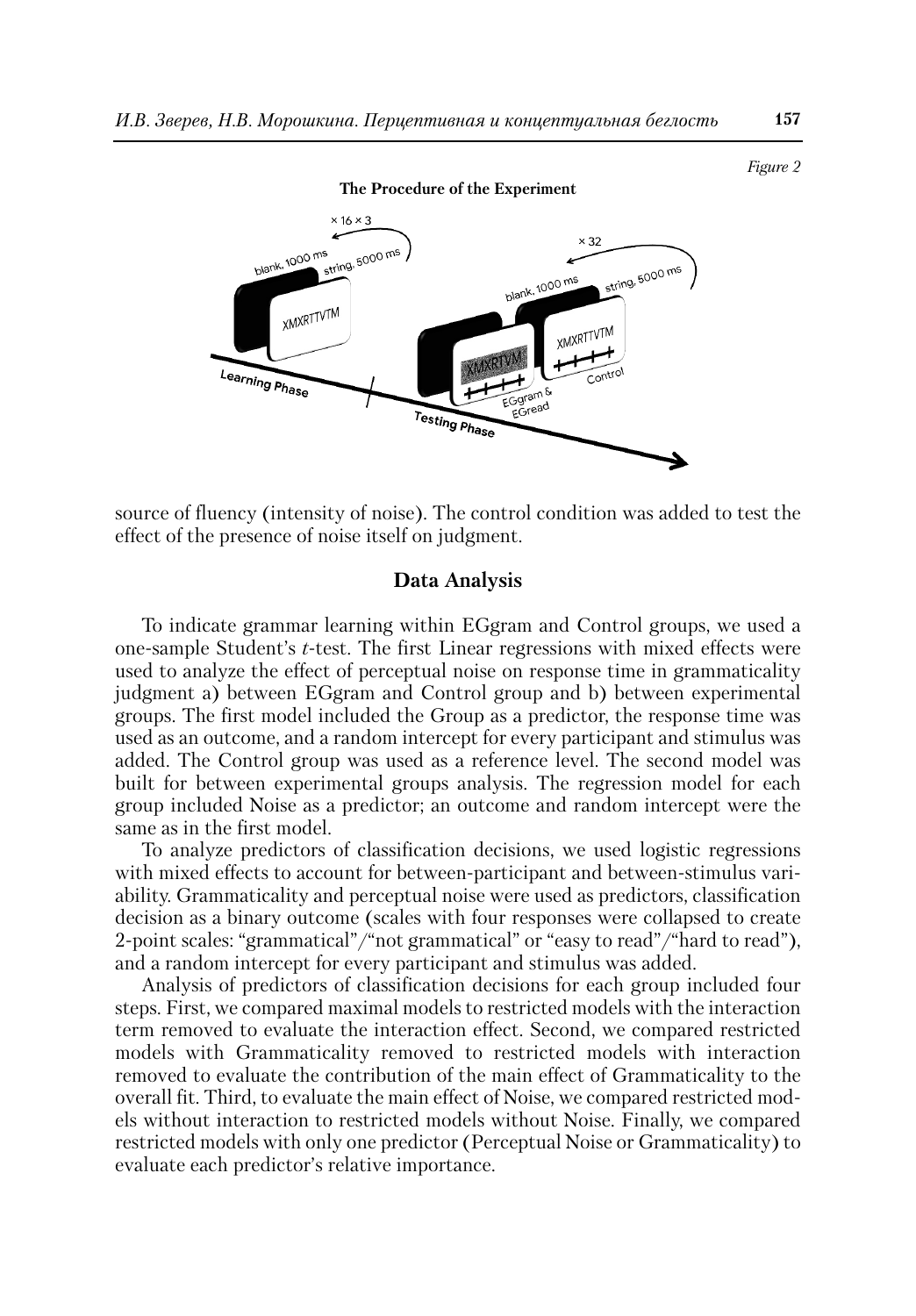The data analysis was carried out using statistical functions of R programming language (v. 3.6.3) and R package lme4 for mixed effects (Bates et al., 2015).

# **Results**

# *Outliers*

Three participants in the EGread group were excluded from the data analysis because of a strong response bias. They did not differentiate the strings by readability, i.e. they classified more than 90% of stimuli as easy to read. We assume it indicates a misunderstanding of the instructions or low motivation (similar approach: Ivanchei & Moroshkina, 2018).

Three per cent of the shortest and longest RTs for every participant were deleted from the analysis.

### *Learning*

The probability of classification of test stimuli in both groups showed significant differences from the chance level (50%):  $61.3\%$  for EGgram,  $t(14) = 4.69$ , *p* < .001, Cohen's *d* = 1.21, and 61.4% for Control group, *t*(13) = 3.59, *p* = .001, Cohen's  $d = 0.99$ .

### *Response Time*

EGgram did not significantly differ from the Control group,  $B = -0.03$ ,  $t(26.9) = -0.199$ ,  $p = .84$ . There were no significant differences between EGread and EGgram,  $B = 0.01$ ,  $t(43.5) = 0.05$ ,  $p = .96$  in response time. The main effect of Noise was also not significant,  $B = 0.005$ ,  $t(95.2) = 0.581$ ,  $p = .560$ , as the interaction between Group and Noise,  $B = -0.01$ ,  $t(900.2) = -1.385$ ,  $p = 0.17$ .

# *Predictors of Cclassification Decisions*

The interaction between Grammaticality and Noise was found not significant in EGgram ( $\chi^2(1) = 0.39$ ,  $p = .53$ ) and EGread ( $\chi^2(1) = 0.79$ ,  $p = .37$ ). The main effect of Grammaticality was obtained only in EGgram, grammatical strings were positively classified more often than ungrammatical ones ( $\chi^2(1) = 26.4$ ,  $p < .001$ ), but it was not significant in EGread ( $\chi^2(1) = 0.003$ ,  $p = .99$ ). We observed the main effect of Perceptual Noise in both groups (EGgram:  $\chi^2(1) = 5.4$ ,  $p = .02$ ; EGread:  $\chi^2(1) = 41.27, p < .001$ . The fit of the model with Grammaticality was slightly better (AIC = 625.27; BIC = 641.86; Log-likelihood =  $-308.64$ ) than the fit of the model with Noise (AIC =  $646.28$ ; BIC =  $662.87$ ; Log-likelihood =  $-319.14$ ) in EGgram. Thus, the model with Grammaticality has higher explanatory and predictive power in grammaticality judgments compared to the model with Noise. Reverse results were found in EGread: the fit of the restricted model with Noise was slightly better (AIC = 511.03; BIC = 527.85; Log-likelihood =  $-251.51$ ) than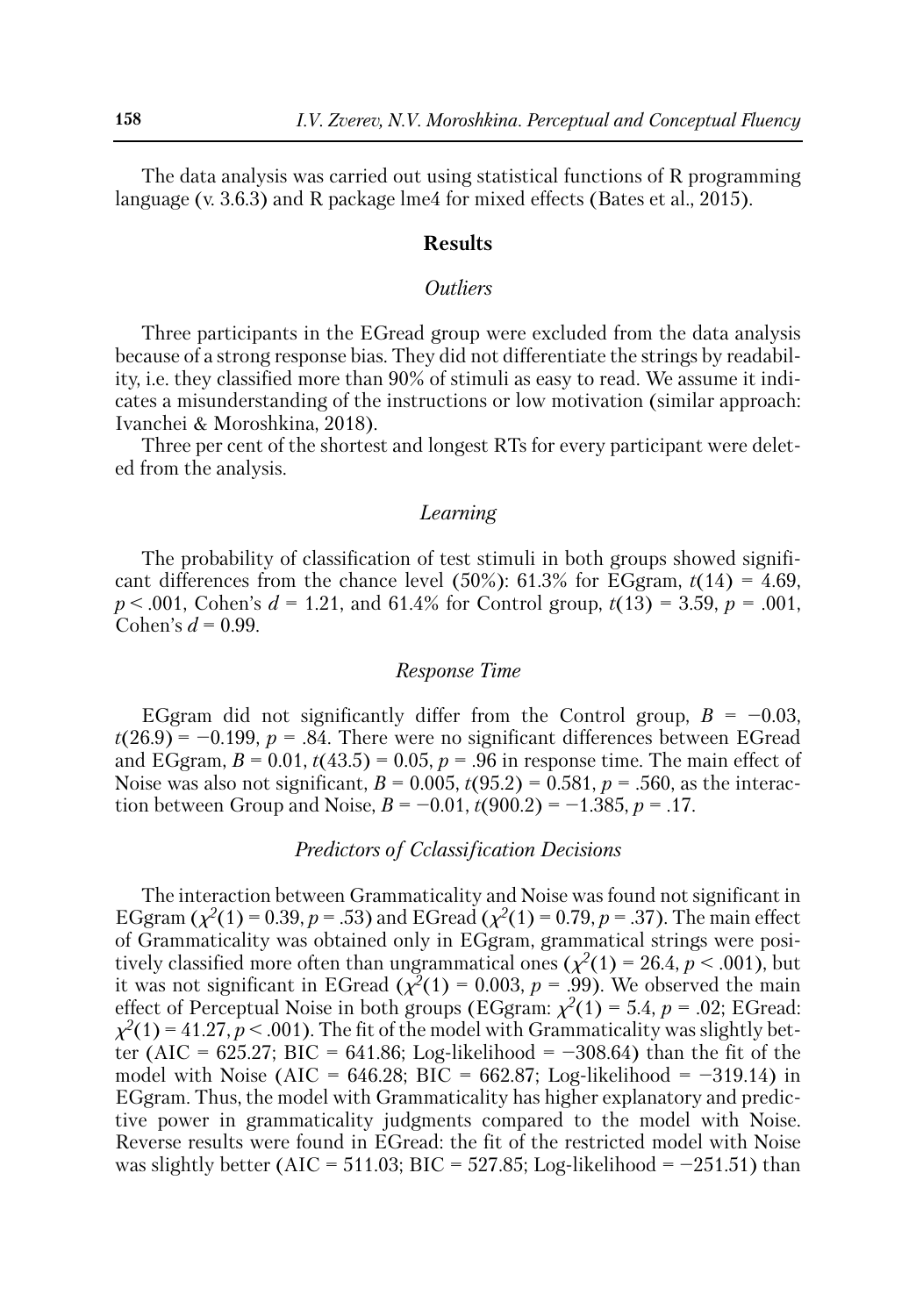the fit of the model with Grammaticality (AIC = 552.3; BIC = 569.13; Log-likelihood  $= -272.15$ ). The model with Noise has higher explanatory and predictive power in judgments of subjective ease of reading compared to the model with Grammaticality.

The regression coefficients of the maximal models are displayed in Table 1 and Table 2. In addition, probability curves of log-odds ratios of maximal models are shown in Figure 3.

The obtained results showed an effect of perceptual noise on grammaticality judgments. However, there was no significant effect of grammaticality on judgments of subjective ease of reading.

*Figure 3*





*Table 1*

|  |  | Regression Coefficients (Betas) of the Maximal Model in the EGgram |
|--|--|--------------------------------------------------------------------|
|--|--|--------------------------------------------------------------------|

| Variable                                 | Coefficient | Std. error | z value  |
|------------------------------------------|-------------|------------|----------|
| (Intercept)                              | 0.84        | 0.29       | $2.95**$ |
| Grammaticality                           | 1.20        | 0.40       | $2.99**$ |
| Perceptual Noise                         | $-0.06$     | 0.03       | $-2.11*$ |
| Perceptual Noise $\times$ Grammaticality | 0.026       | 0.04       | 0.63     |

*Table 2*

#### **Regression Coefficients (Betas) of the Maximal Model in the EGread**

| Variable                                 | Coefficient | Std. error | z value     |
|------------------------------------------|-------------|------------|-------------|
| (Intercept)                              | 2.71        | 0.55       | $4.954***$  |
| Grammaticality                           | 0.43        | 0.54       | 0.802       |
| Perceptual Noise                         | $-0.2$      | 0.04       | $-5.248***$ |
| Perceptual Noise $\times$ Grammaticality | $-0.05$     | 0.05       | $-0.894$    |

 $* p < 0.05, ** p < 0.01, ** p < 0.001.$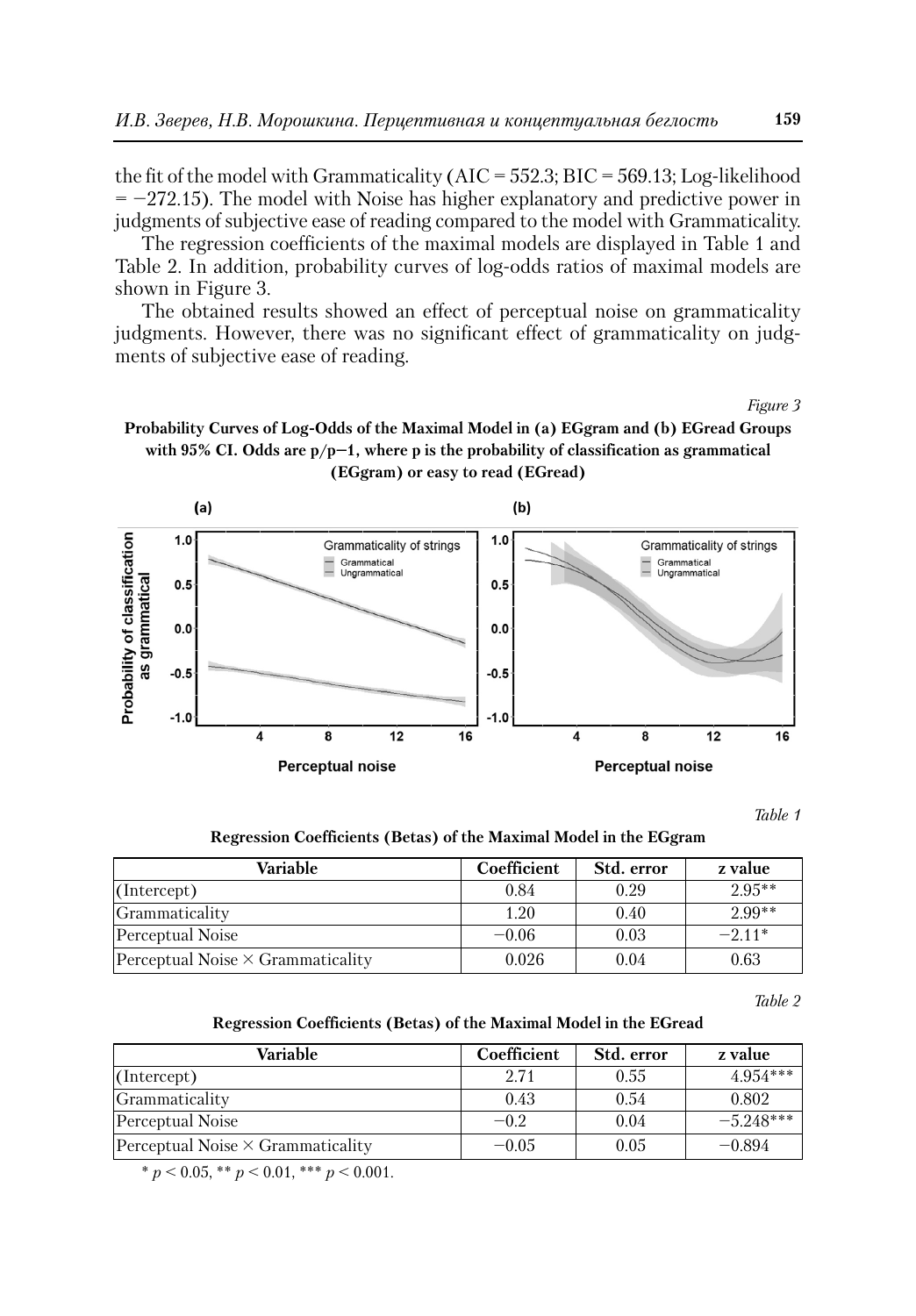### **Discussion**

Our study aimed to investigate whether people can disentangle different fluency sources according to their relevance to judgment dimensions. We predicted that two types of judgement would be affected by irrelevant fluency instantiation in addition to relevant sources of judgements.

The effect of grammar learning was demonstrated in the EGgram and the Control groups. Based on these results, we may assume that participants in the EGread group also implicitly acquired relevant grammar because the training phase in all groups was the same. Although participants from EGread were not notified about the rules after the learning phase, we guess that conceptual fluency was changed between trials through the factors of repetition and structural accordance with an artificial finite state grammar (see Newell & Bright, 2001).

The experiment showed the effect of perceptual fluency (produced by changing the intensity of noise) on the application of implicit knowledge in addition to the effect of relevant factors. The less noisy strings were evaluated more often as grammatical in EGgram. Since we did not find significant differences in learning in EGgram and Control groups, noise masks did not make the classification task more difficult. It can be assumed that people rely on conceptual fluency in the application of implicit knowledge, which is produced by the stimuli' structural match between learning and test phases, and perceptual fluency (in addition to analytic heuristics).

These results provided evidence of the non-specific influence of perceptual fluency on grammaticality judgement, which corresponds to previous studies (Kinder et al., 2003; Topolinski & Strack, 2009). Our results expand the boundaries of the effect of perceptual fluency. In contrast to previous work, we used a static noise mask to manipulate perceptual fluency, while others used the speed of clarification (Kinder et al., 2003) or the figure-background contrast. Our experiment showed the effect of perceptual fluency precisely on judgment but not on response time. The perceptual factor has lower predictive power than the conceptual one (see Section *Predictors of Classification Decisions* in Results) because the grammaticality effect includes both the contribution of fluency heuristic and the contribution of relevant explicit knowledge (rules, exemplars, etc., Dienes & Scott, 2005). Presumably, this result may indicate that people tend to switch to the processing fluency heuristic if there was insufficient information from explicit knowledge (Higham & Vokey, 2000; Johansson, 2009; Scott & Dienes, 2010).

However, the hypothesis about the nonspecific effect of conceptual fluency on the judgement of ease of reading has not been confirmed. Following the interpretation above, different fluency sources may only affect the lack of explicit knowledge about the task and when the nonanalytic strategy is adopted. Perhaps, participants in the EGread group might firmly base their judgments of string readability on explicit characteristics without using the fluency heuristic. A second explanation for such an effect is that the participants could just confuse different tasks and evaluate the intensity of the noise but did not read the strings because this strategy was more straightforward than others. Earlier Jacoby and colleagues showed an effect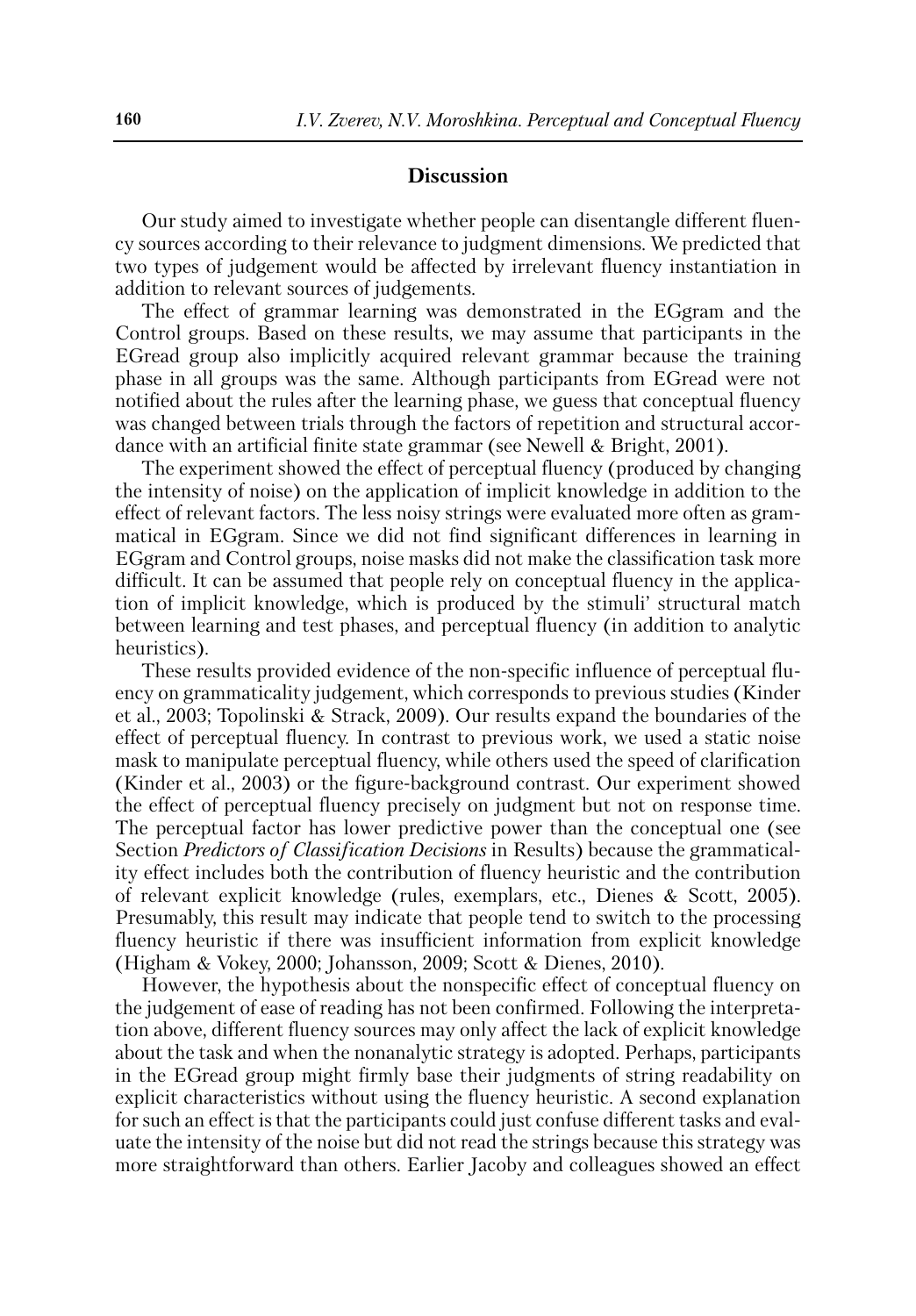of familiarity on judgments of the loudness of noise and the opposite effect (1988). However, there are some differences between their study and ours. They presented stimuli in the auditory modality, so their participants could not evaluate noise without word processing. Another difference between the studies is that the familiarity of the words in Jacoby and colleagues' study was significantly higher than the familiarity of the strings in our experiment. Hence, conceptual fluency was also significantly higher than in our study. It is possible that familiarity also determines the influence of conceptual fluency on perceptual judgments.

The third possibility to explain the results obtained in EGread may be provided by the fluency-specificity hypothesis that consists in the fact that "the processing experiences promoted by different fluency instantiations are not uniform and all alike and that people are able to dissociate between those different experiences" (Vogel et al., 2020, p. 1588). In their recent study, researchers used a similar design and showed that aesthetic judgments were affected more by visual contrast than content repetition and vice versa for judgments of truth. Based on this finding, the authors concluded that people could dissociate between conceptual and perceptual fluency experiences within the same context. It is possible that the relevant source of processing fluency had a much more significant effect on perceptual judgments. In grammaticality judgments, the influence of both sources of fluency was observed; nonetheless, conceptual fluency played a decisive role. However, some difficulties arise when comparing their results and ours. Suppose fluency heuristic has a powerful effect on judgments in the absence of alternative sources of judgement. In that case, the AGL tasks gain relevance to the question of specificity/nonspecificity of fluency because of the lack of explicit knowledge and semantic processing in classification performance (unlike Vogel and colleagues' stimuli characteristics). Also, it raises doubts that aesthetic judgment sources lie in the perceptual dimension because there were shown effects of conceptual fluency sources (semantic priming, prototypically) on these judgments (cf. Reber et al., 2004). Finally, the fluency-specificity hypothesis does not explain the perceptual fluency effect on grammaticality judgment obtained in our study.

To sum up, our results are more consistent with the non-specific fluency hypothesis. It seems that different fluency sources affect judgments if it is based on a fluency heuristic and if the primary task is performing different levels of information processing. However, the effects of perceptual fluency misattribution are easier to find because the perceptual processing is activated in almost any cognitive task. In contrast, conceptual processing is activated only when it is necessary to recognize or classify objects. Additional research is required in order to find out which of the options indicated above is more plausible.

# **Limitations of the Study**

The first limitation of our study is related to perceptual fluency manipulation. As mentioned earlier, our manipulation could be too easy to make a perceptual judgment, so participants from the perceptual judgement condition relied on explicit knowledge but not on fluency heuristic.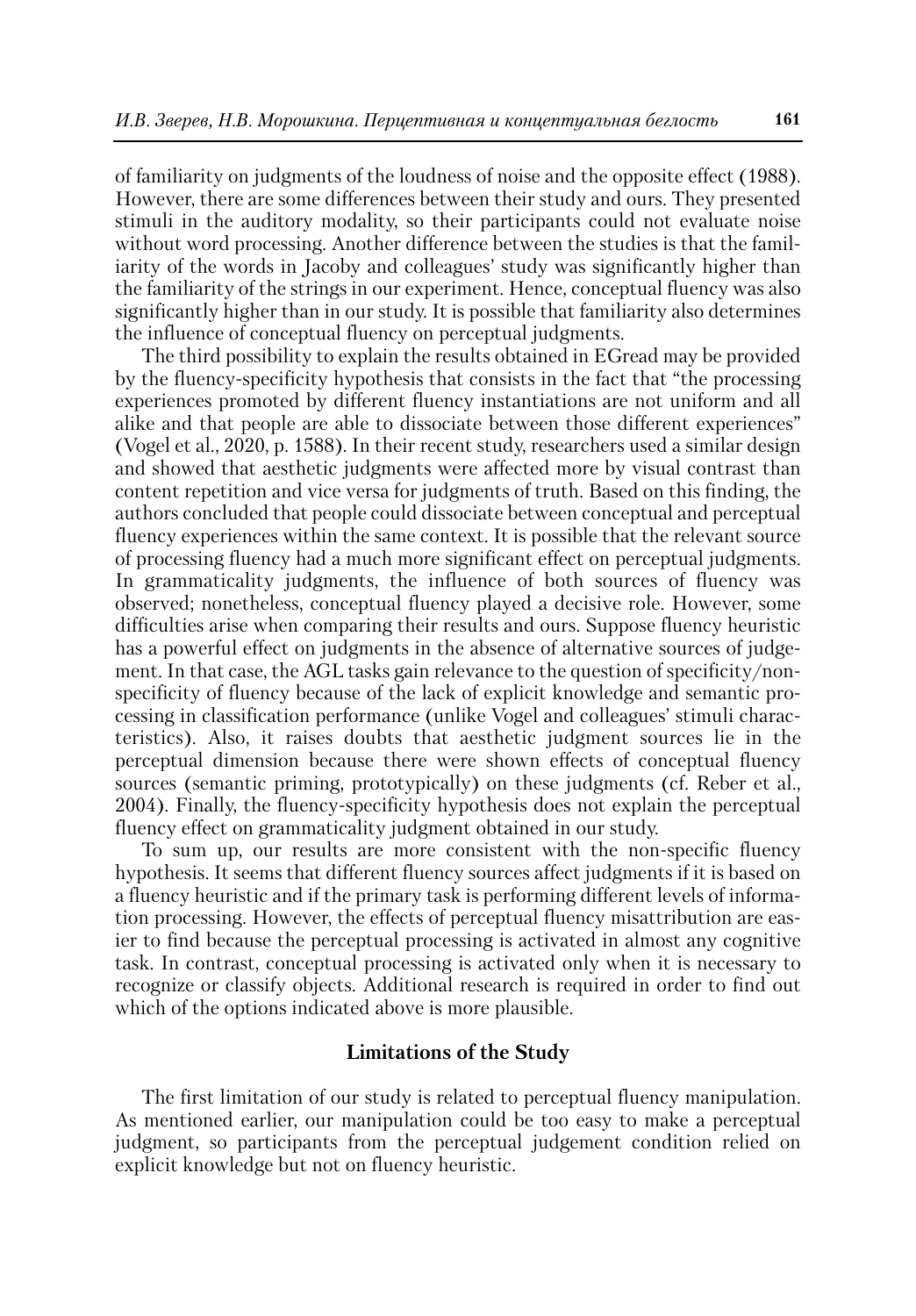The second limitation of the study is the instruction that encouraged the participants to rely only on perceptual characteristics of stimuli in the perceptual judgement condition.

### **Conclusion**

In this study, we developed a new experimental design that directly compares the effect of the irrelevant perceptual fluency source on the application of implicit knowledge and the effect of the irrelevant conceptual fluency source on perceptual judgment.

Taken together, our findings confirmed predictions of the non-specific fluency hypothesis in one direction only. Conceptual judgments may be affected by relevant and irrelevant fluency sources. However, we failed to create the opposite effect for perceptual judgment that can be explained by different factors of activation of high-level and low-level processing. Further, it is necessary to develop a perceptual task similar to the application of implicit knowledge in complexity. Next, studies should more precisely test our assumptions to perceptual judgments.

### **References**

- Alter, A., & Oppenheimer, D. (2009). Uniting the tribes of fluency to form a metacognitive nation. *Personality and Social Psychology Review*, *13*(3), 219–235. https://doi.org/10.1177/1088868309341564
- Bates, D., Maechler, M., Bolker, B., & Walker, S. (2015). Fitting linear mixed-effects models using lme4. *Journal of Statistical Software*, *67*(1), 1–48. https://doi.org/10.18637/jss.v067.i01
- Buchner, A. (1994). Indirect effects of synthetic grammar learning in an identification task. *Journal of Experimental Psychology: Learning, Memory, and Cognition*, *20*(3), 550–566. http://dx.doi.org/10.1037/0278-7393.20.3.550
- Dienes, Z., & Scott, R. (2005). Measuring unconscious knowledge: distinguishing structural knowledge and judgment knowledge. *Psychological Research, 69*(5–6), 338–351. https://doi.org/10.1007/s00426-004-0208-3
- Gordon, P. C., & Holyoak, K. J. (1983). Implicit learning and generalisation for within-group comparisons of the "mere exposure" effect. *Journal of Personality and Social Psychology*, *45*(3), 492–500. https://doi.org/10.1037/0022-3514.45.3.492
- Hansen, J., Dechêne, A., & Wänke, M. (2008). Discrepant fluency increases subjective truth. *Journal of Experimental Social Psychology*, *44*(3), 687–691. https://doi.org/10.1016/j.jesp.2007.04.005
- Higham, P. A., & Vokey, J. R. (2000). Judgment heuristics and recognition memory: prime identification and target-processing fluency. *Memory & Cognition*, *28*(4), 574–584. https://doi.org/10.3758/bf03201248
- Ivanchei, I. I., & Moroshkina, N. V. (2018). The effect of subjective awareness measures on performance in artificial grammar learning task. *Consciousness and Cognition*, *57*, 116–133. https://doi.org/10.1016/j.concog.2017.11.010
- Jacoby, L. L., Allan, L. G., Collins, J. C., & Larwill, L. K. (1988). Memory influences subjective experience: noise judgments. *The Journal of Experimental Psychology: Learning, Memory, and Cognition*, *14*, 240–247. https://doi.org/10.1037/0278-7393.14.2.240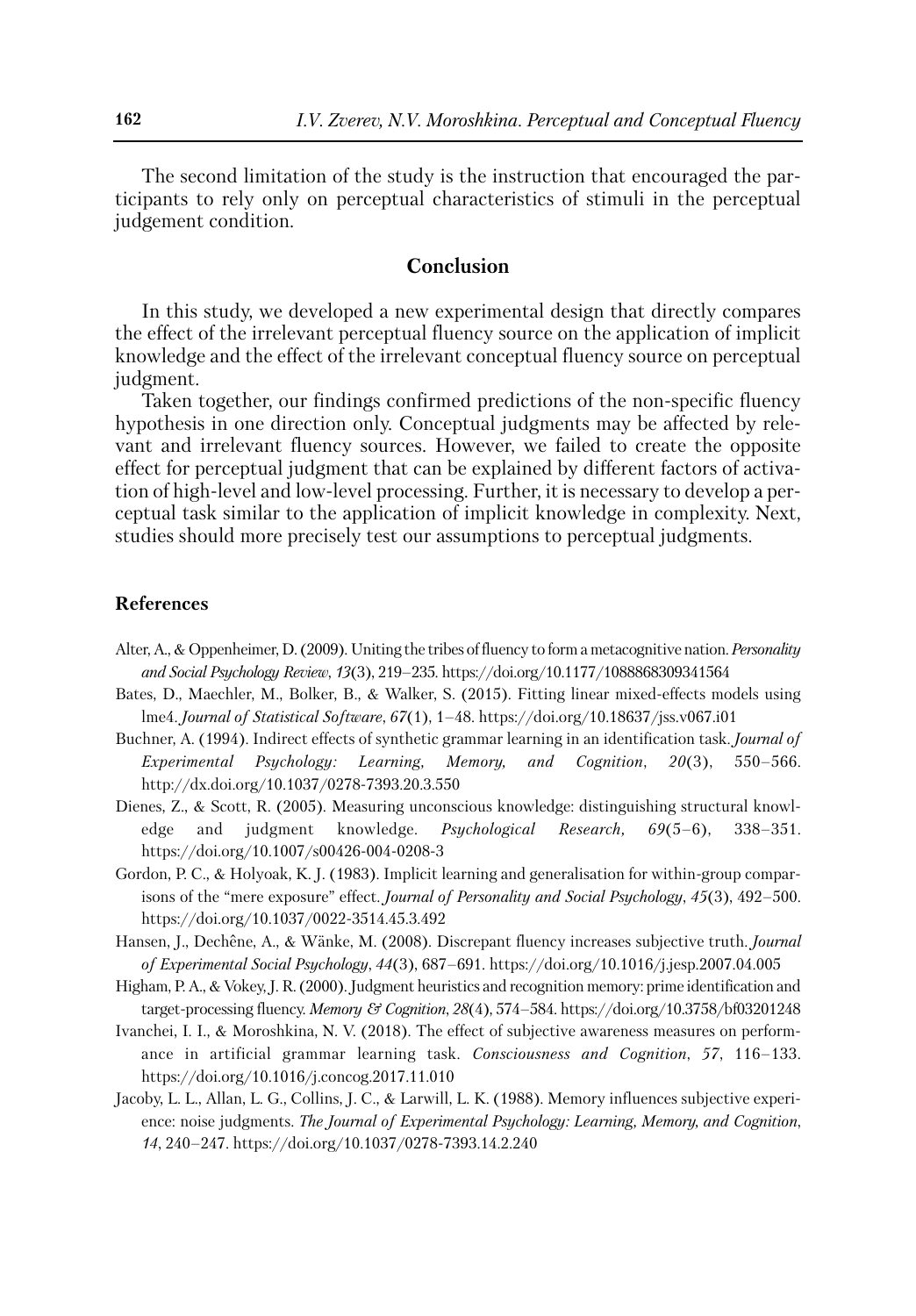- Jacoby, L. L., & Dallas, M. (1981). On the relationship between autobiographical memory and perceptual learning. *Journal of Experimental Psychology: General*, *110*(3), 306–340. https://doi.org/10.1037//0096-3445.110.3.306
- Johansson, T. (2009). In the fast lane toward structure in implicit learning: Nonanalytic processing and fluency in artificial grammar learning. *European Journal of Cognitive Psychology*, *21*(1), 129–160. https://doi.org/10.1080/09541440802049002
- Johnston, W. A., Hawley, K. J., & Elliott, J. M. (1991). Contribution of perceptual fluency to recognition judgments. *Journal of experimental psychology: Learning, Memory, and Cognition*, *17*(2), 210– 223. https://doi.org/10.1037//0278-7393.17.2.210
- Kinder, A. Shanks, D. R., Cock, J., & Tunney, R. J. (2003). Recollection, fluency, and the explicit/implicit distinction in artificial grammar learning. *Journal of Experimental Psychology: General*, *132*, 551–565. http://dx.doi.org/10.1037/0096-3445.132.4.55.1
- Labroo, A. A., Dhar, R., & Schwarz, N. (2008). Of frog wines and frowning watches: Semantic priming, perceptual fluency, and brand evaluation. *Journal of Consumer Research*, *34*(6), 819–831. https://doi.org/10.1086/523290
- Lanska, M., Olds, J. M., & Westerman, D. L. (2014). Fluency effects in recognition memory: Are perceptual fluency and conceptual fluency interchangeable? *Journal of Experimental Psychology: Learning, Memory, and Cognition*, *40*(1), 1–11. https://doi.org/10.1037/a0034309
- Lanska, M., & Westerman, D. (2018). Transfer appropriate fluency: Encoding and retrieval interactions in fluency-based memory illusions. *Journal of Experimental Psychology: Learning, Memory, and Cognition*, *44*(7), 1001–1012. https://doi.org/10.1037/xlm0000496
- Manza, L., Zizak, D., & Reber, A. S. (1998). Artificial grammar learning and the mere exposure effect: Emotional preference tasks and the implicit learning process. In M. A. Stadler & P. A. Frensch (Eds.), *Handbook of implicit learning* (pp. 201–222). Sage Publications, Inc.
- Moroshkina, N. V., Ivanchei, I. I., & Karpov, A. D. (2017). Implitsitnoe nauchenie [Implicit learning]. In V. F. Spiridonov (Ed.), *Izbrannye razdely psihologii naucheniya* [Selected fields of psychology of learning] (pp. 223–275). Moscow: Delo (RANEPA).
- Newell, B. R., & Bright, J. E. (2001). The relationship between the structural mere exposure effect and the implicit learning process. *The Quarterly Journal of Experimental Psychology: Section A*, *54*(4), 1087–1104. https://doi.org/10.1080/713756009
- Parks, C. M., & Toth, J. P. (2006). Fluency, familiarity, aging, and the illusion of truth. *Aging, Neuropsychology, and Cognition*, *13*(2), 225–253. https://doi.org/10.1080/138255890968691
- Perruchet, P. (2008). Implicit learning. In J. Byrne (Ed.), *Learning and memory: A comprehensive re ference: Vol. 2. Cognitive psychology of memory* (pp. 597–621). Oxford: Elsevier.
- Perruchet, P., & Pacteau, C. (1990). Synthetic grammar learning: Implicit rule abstraction or explicit fragmentary knowledge? *Journal of Experimental Psychology: General*, *119*(3), 264–275. https://doi.org/10.1037/0096-3445.119.3.264
- Pothos, E. M. (2007). Theories of artificial grammar learning. *Psychological Bulletin*, *133*(2), 227–244. https://doi.org/10.1037/0033-2909.133.2.227
- Reber, A. S. (1967). Implicit learning of artificial grammars. *Journal of Verbal Learning & Verbal Behavior*, *6*(6), 855–863. https://doi.org/10.1016/S0022-5371(67)80149-X
- Reber, A. S. (1969). Transfer of syntactic structure in synthetic languages. *Journal of Experimental Psychology, 81*(1), 115–119. https://doi.org/10.1037/h0027454
- Reber, A. S. (1989). Implicit learning and tacit knowledge. *Journal of Experimental Psychology: General*, *118*(3), 219–235. https://doi.org/10.1037/0096-3445.118.3.219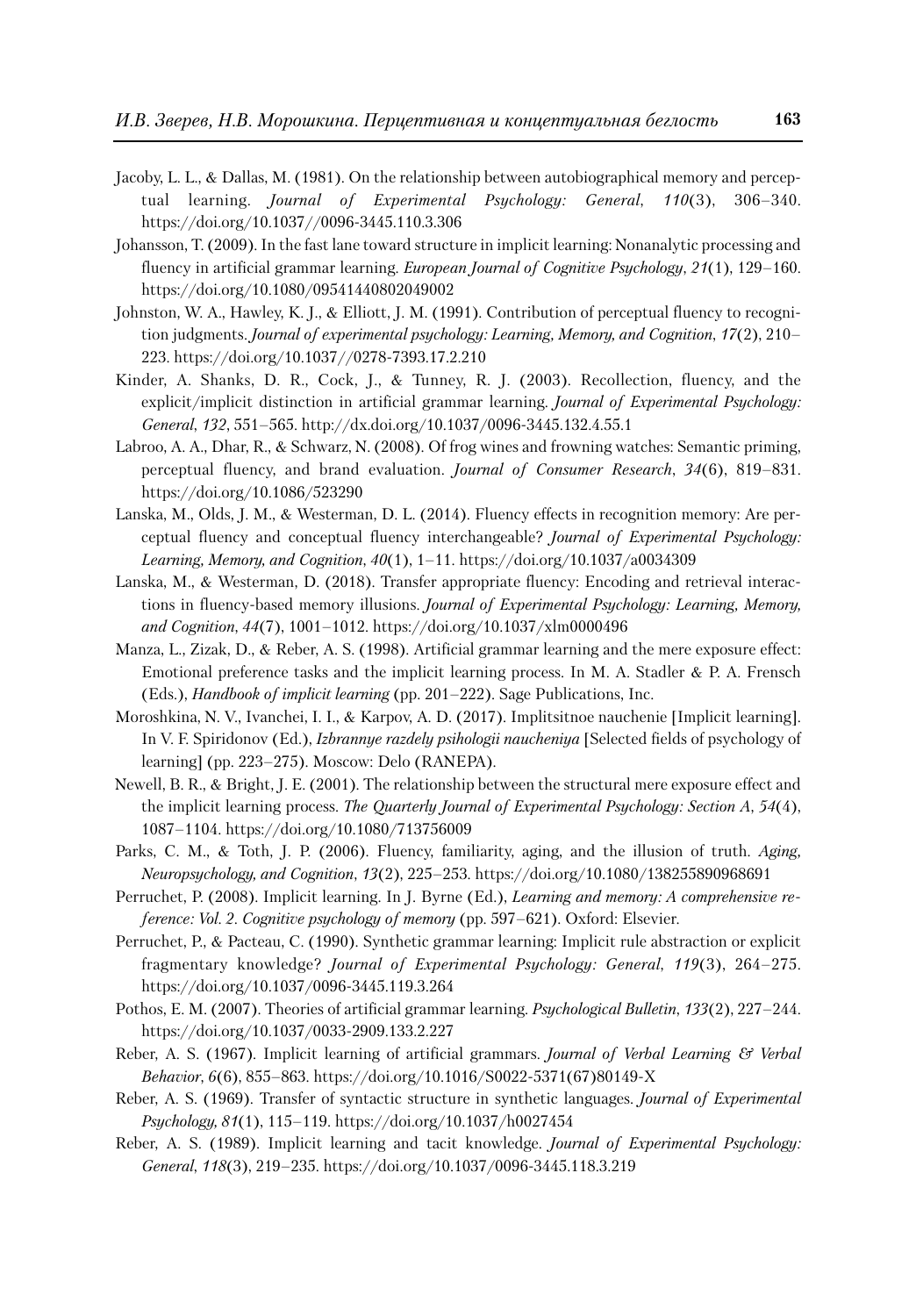- Reber, A. S., & Lewis, S. (1977). Implicit learning: An analysis of the form and structure of a body of tacit knowledge. *Cognition*, *5*(4), 333–361. https://doi.org/10.1016/0010-0277(77)90020-8
- Reber, R., Schwarz, N., & Winkielman, P. (2004). Processing fluency and aesthetic pleasure: Is beauty in the perceiver's processing experience? *Personality and Social Psychology Review*, *8*(4), 364–382. https://doi.org/10.1207/s15327957pspr0804\_3
- Reber, R., Winkielman, P., & Schwarz, N. (1998). Effects of perceptual fluency on affective judgments. *Psychological Science*, *9*(1), 45–48. https://doi.org/10.1111/1467-9280.00008
- Roediger, H. L., 3rd (1990). Implicit memory. Retention without remembering. *The American Psychologist, 45*(9), 1043–1056. https://doi.org/10.1037//0003-066x.45.9.1043
- Schwarz, N. (1998). Accessible content and accessibility experiences: the interplay of declarative and experiential information in judgment. *Personality and Social Psychology Review*, *2*(2), 87–99. https://doi.org/10.1207/s15327957pspr0202\_2
- Schwarz, N. (2015). Metacognition. In M. Mikulincer, P. R. Shaver, E. Borgida, & J. A. Bargh (Eds.), *APA handbook of personality and social psychology: Attitudes and social cognition* (pp. 203–229). Washington, DC: APA. https://doi.org/10.1037/14341-006
- Scott, R. B., & Dienes, Z. (2010). Fluency does not express implicit knowledge of artificial grammars. *Cognition*, *114*(3), 372–388. https://doi.org/10.1016/j.cognition.2009.10.010
- Shanks, D., & St. John, M. (1994). Characteristics of dissociable human learning systems. *Behavioral and Brain Sciences*, *17*(3), 367–395. https://doi.org/10.1017/S0140525X00035032
- Topolinski, S., & Reber, R. (2010). Immediate truth: Temporal contiguity between a cognitive problem and its solution determines experienced veracity of the solution. *Cognition*, *114*, 117–122. https://doi.org/10.1016/j.cognition.2009.09.009
- Topolinski, S., & Strack, F. (2009). The architecture of intuition: Fluency and affect determine intuitive judgments of semantic and visual coherence and judgments of grammaticality in artificial grammar learning. *Journal of Experimental Psychology: General*, *138*(1), 39–63. https://doi.org/10.1037/a0014678
- Unkelbach, C. (2007). Reversing the truth effect: learning the interpretation of processing fluency in judgments of truth. *Journal of Experimental Psychology: Learning, Memory, and Cognition*, *33*(1), 219–230. https://doi.org/10.1037/0278-7393.33.1.219
- Vogel, T., Silva, R. R., Thomas, A., & Wänke, M. (2020). Truth is in the mind, but beauty is in the eye: Fluency effects are moderated by a match between fluency source and judgment dimension. *Journal of Experimental Psychology: General*, *149*(8), 1587–1596. https://doi.org/10.1037/xge0000731
- Vokey, J. R., & Brooks, L. R. (1992). Salience of item knowledge in learning artificial grammars. *Journal of Experimental Psychology: Learning, Memory, and Cognition*, *18*(2), 328–344. https://doi.org/10.1037/0278-7393.18.2.328
- Weaver, K., Garcia, S. M., Schwarz, N., & Miller, D. T. (2007). Inferring the popularity of an opinion from its familiarity: A repetitive voice can sound like a chorus. *Journal of Personality and Social Psychology*, *92*(5), 821–833. https://doi.org/10.1037/0022-3514.92.5.821
- Whittlesea, B. W. A. (1993). Illusions of familiarity. *Journal of Experimental Psychology: Learning, Memory, and Cognition*, *19*(6), 1235–1253. https://doi.org/10.1037/0278-7393.19.6.1235
- Whittlesea, B. W. A. (2002). False memory and the discrepancy-attribution hypothesis: The prototype-familiarity illusion. *Journal of Experimental Psychology: General*, *131*(1), 96–115. https://doi.org/10.1037/0096-3445.131.1.96
- Whittlesea, B. W. A., Jacoby, L. L., & Girard, K. (1990). Illusions of immediate memory: evidence of an attributional basis for feelings of familiarity and perceptual quality. *Journal of Memory and Language*, *29*, 716–732. https://doi.org/10.1016/0749-596X(90)90045-2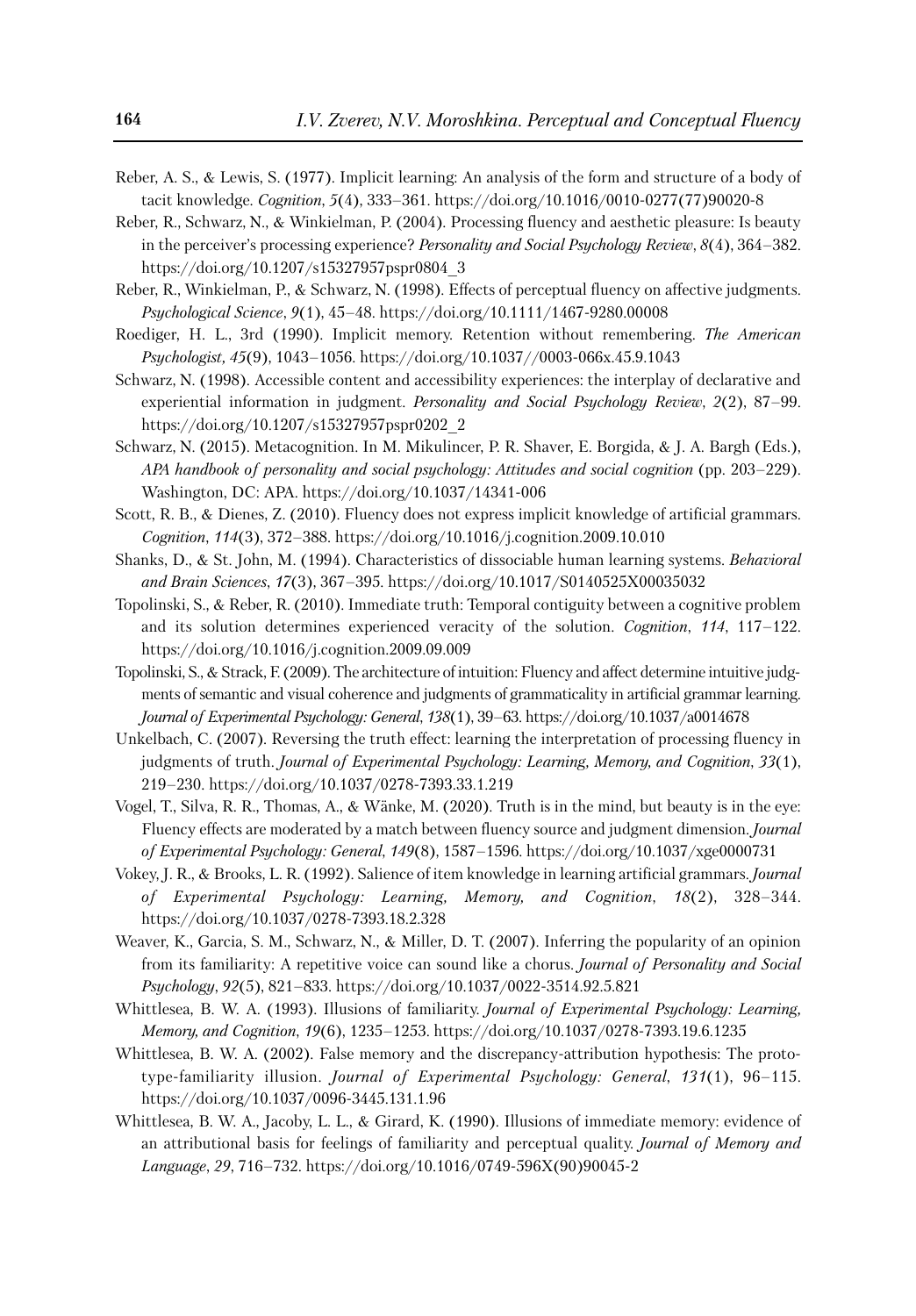- Whittlesea, B. W. A., & Leboe, J. P. (2000). The heuristic basis of remembering and classification. *Journal of Experimental Psychology: General*, *129*(1), 84–106. https://doi.org/10.1037/0096-3445.129.1.84
- Whittlesea, B. W., & Price, J. R. (2001). Implicit/explicit memory versus analytic/nonanalytic processing: rethinking the mere exposure effect. *Memory & Cognition*, *29*(2), 234–246. https://doi.org/10.3758/bf03194917
- Winkielman, P., Schwarz, N., Fazendeiro, T. A., & Reber, R. (2003). The hedonic marking of processing fluency: Implications for evaluative judgment. In J. Musch & K. C. Klauer (Eds.), *The psychology of evaluation: Affective processes in cognition and emotion* (pp. 189–217). Lawrence Erlbaum Associates Publishers.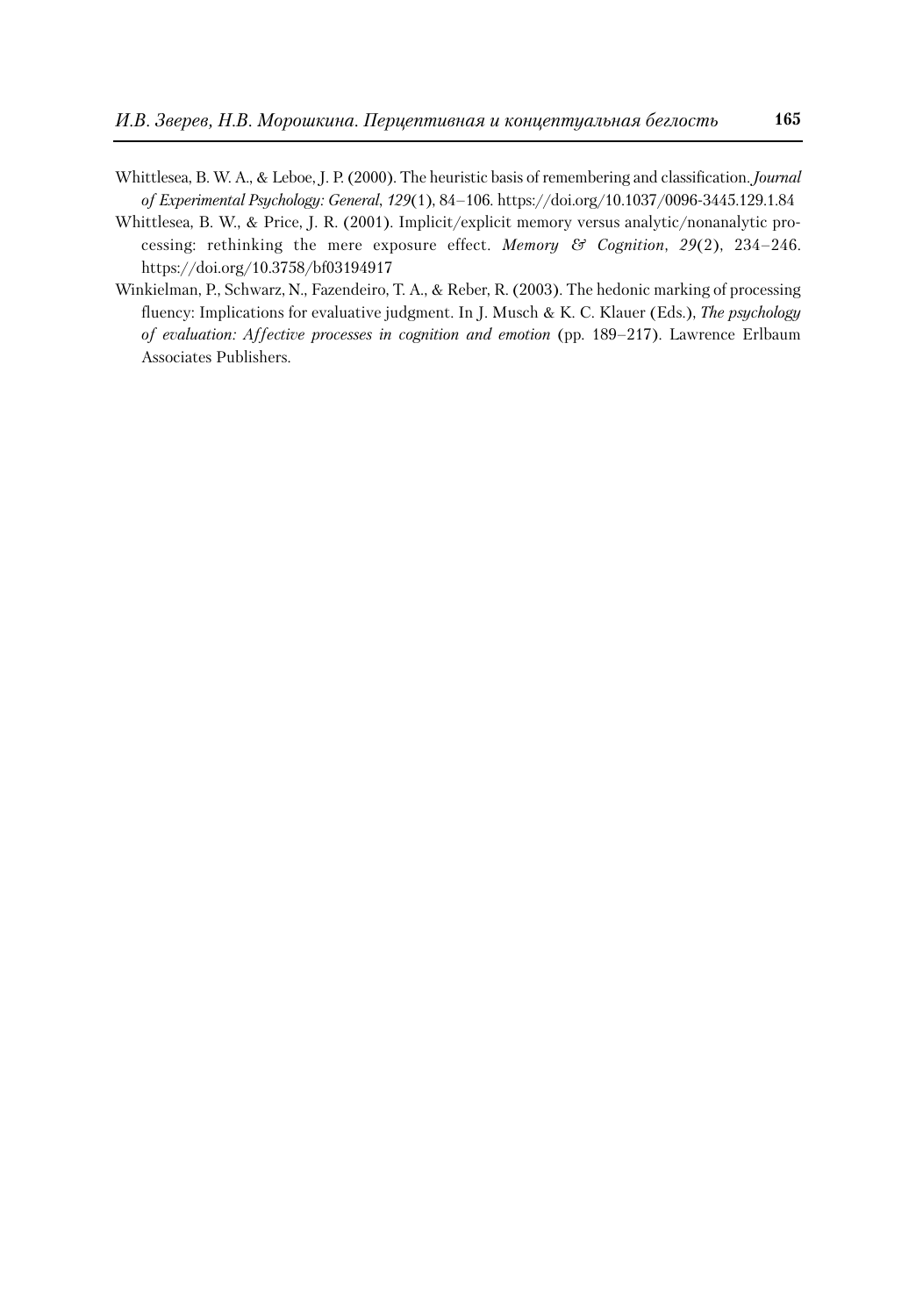| <b>Learning</b> lists |                  | <b>Test list</b> |                  |  |
|-----------------------|------------------|------------------|------------------|--|
| Grammar A             | Grammar B        | Grammar A        | Grammar B        |  |
| <b>XMXRTVM</b>        | <b>VVTRMTM</b>   | <b>XMMXRVM</b>   | <b>VTRRRRM</b>   |  |
| <b>VVTRVTM</b>        | <b>VVTTRXM</b>   | <b>XXRTVTM</b>   | <b>VVRXRRM</b>   |  |
| <b>VTVTRVM</b>        | <b>VVRMTRM</b>   | <b>XXRTTVM</b>   | <b>XMVRXRM</b>   |  |
| <b>VTTTTVM</b>        | <b>XMTRRRM</b>   | <b>XMMMMXM</b>   | <b>XXRRRRM</b>   |  |
| <b>VTTVTRVM</b>       | <b>XMVTTRXM</b>  | <b>VVTRTTVM</b>  | <b>XMVTRXRM</b>  |  |
| <b>VVTRTVTM</b>       | <b>VVTTRXRM</b>  | <b>XMMXRTVM</b>  | <b>VVTTRMTM</b>  |  |
| <b>VTTTTVTM</b>       | <b>VVTRXRRM</b>  | <b>VTTTTTVM</b>  | <b>VVRMTRRM</b>  |  |
| <b>XXRVTRVM</b>       | <b>VVRMVRXM</b>  | <b>XMXRTVTM</b>  | <b>XMVTRMTM</b>  |  |
| <b>VTVTRTVM</b>       | <b>XMVRXRRM</b>  | <b>XMXRTTVM</b>  | <b>XMVRMTRM</b>  |  |
| <b>XMMMMMXM</b>       | <b>VTRRRRRM</b>  | <b>XXRTTTVM</b>  | <b>VVTTTRXM</b>  |  |
| <b>XXRTVTRVM</b>      | <b>XMVRXRRRM</b> | <b>XXRVTRVTM</b> | <b>VVRMTRRRM</b> |  |
| <b>VTVTRTTVM</b>      | <b>VVRMVTRXM</b> | <b>XMXRTTTVM</b> | <b>VVRMVRMTM</b> |  |
| <b>XMMMXRVTM</b>      | <b>VVTTTRMTM</b> | <b>VVTRTTVTM</b> | <b>XMVRMVRXM</b> |  |
| <b>XMMMMXRVM</b>      | <b>XMVTRXRRM</b> | <b>VTTVTRTVM</b> | <b>VVTTRXRRM</b> |  |
| <b>XXRVTRTVM</b>      | <b>XXRRRRRRM</b> | <b>XMXRVTRVM</b> | <b>VVTTTRXRM</b> |  |
| <b>XMMMXRTVM</b>      | <b>VVTTRMTRM</b> | <b>VVTRTTTVM</b> | <b>XMVTTRXRM</b> |  |

**Stimuli**

*Appendix A*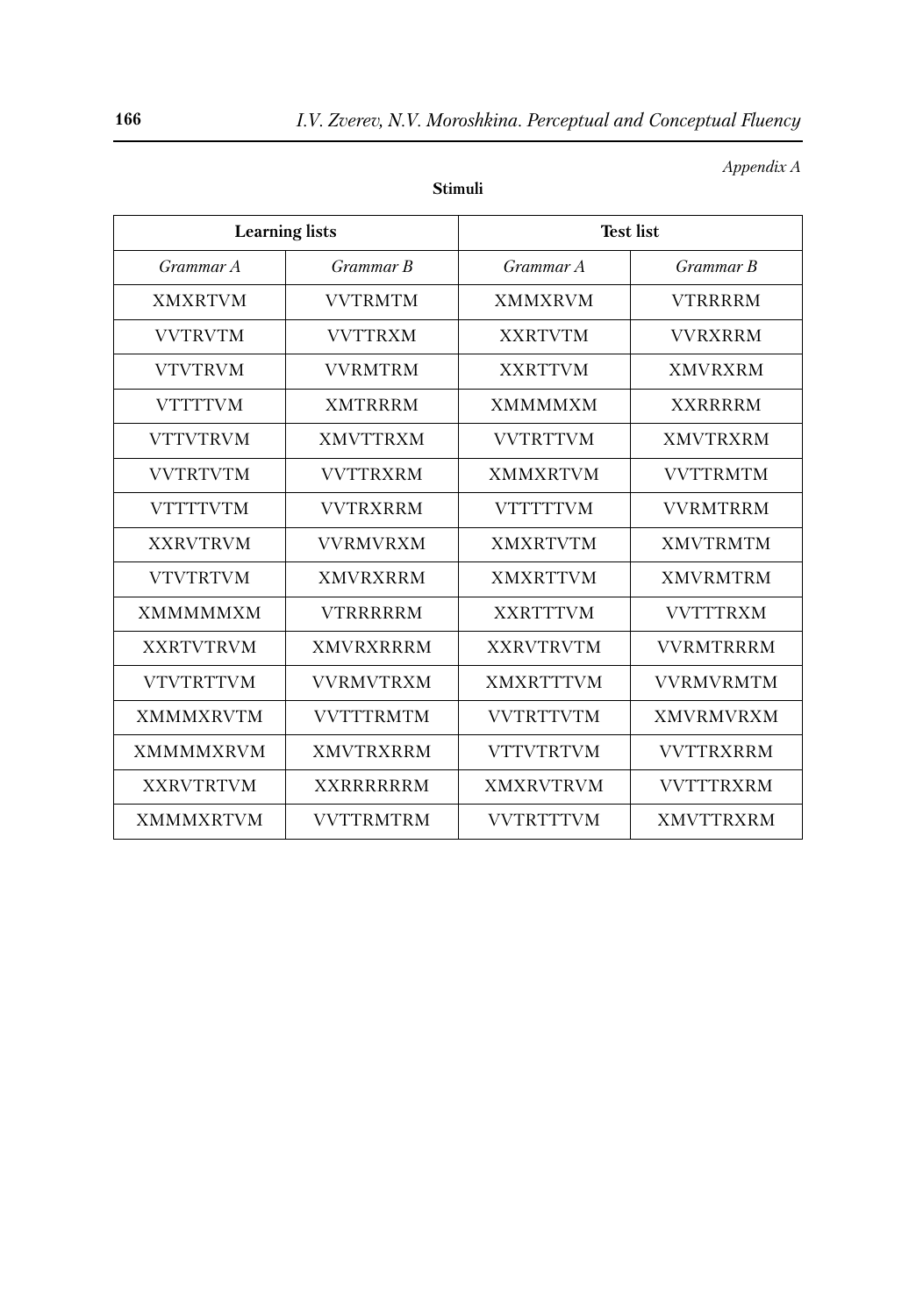*Appendix B*

### **Instructions for the Experiment**

#### **1. Instruction for Learning Phase.**

*English translation:*

Welcome to our experiment!

You are taking part in memory research.

Strings composed of Latin letters will appear on the screen in front of you. Your task is to read each string from left to right carefully and try to remember it. There will be 48 strings in total. Each string will be presented for 5 seconds.

Press the "spacebar" to start.

#### *Russian original:*

Приветствуем вас в нашем эксперименте!

Вы принимаете участие в исследовании памяти.

Перед вами на экране будут появляться строки, составленные из латинских букв. Ваша задача — внимательно читать про себя каждую строку слева направо и стараться запомнить ее. Всего будет 48 строк. Каждая будет предъявляться на 5 секунд.

Чтобы начать, нажмите клавишу «пробел».

### **2. Instructions for Testing Phase for EGgram and Control (withoutthe example with noise).**

#### *English translation:*

The second phase of the experiment will begin now.

In the previous phase, you were presented with strings that obeyed a complex set of rules. Now you will be presented with similar new strings. A noisy rectangle will cover each string (see the example below). Your task is to read the string without paying attention to the noise and rate it on a 4-point scale to the extent that this string corresponds to the same set of rules as the strings from the previous stage (i.e., how grammatical it is). You need to press one of the keys from 1 to 4, where 1 is "non-grammatical", 2, "rather non-grammatical", 3, "rather grammatical" and 4, "grammatical". Try to use all four grades.

Each string will be presented for 5 seconds, during which you should respond as quickly as possible. Concentrate your attention.

Press the "spacebar" if you are ready to begin the task.

#### *Russian original:*

Сейчас начнется 2-й этап эксперимента.

На предыдущем этапе вам были предъявлены строки, составленные в соответствии со сложным набором правил. Сейчас вам будут предъявляться аналогичные новые строки, поверх которых будет наложен зашумленный прямоугольник (как на примере ниже). Ваша задача — несмотря на шум, сначала прочитать строку, а потом оценить по